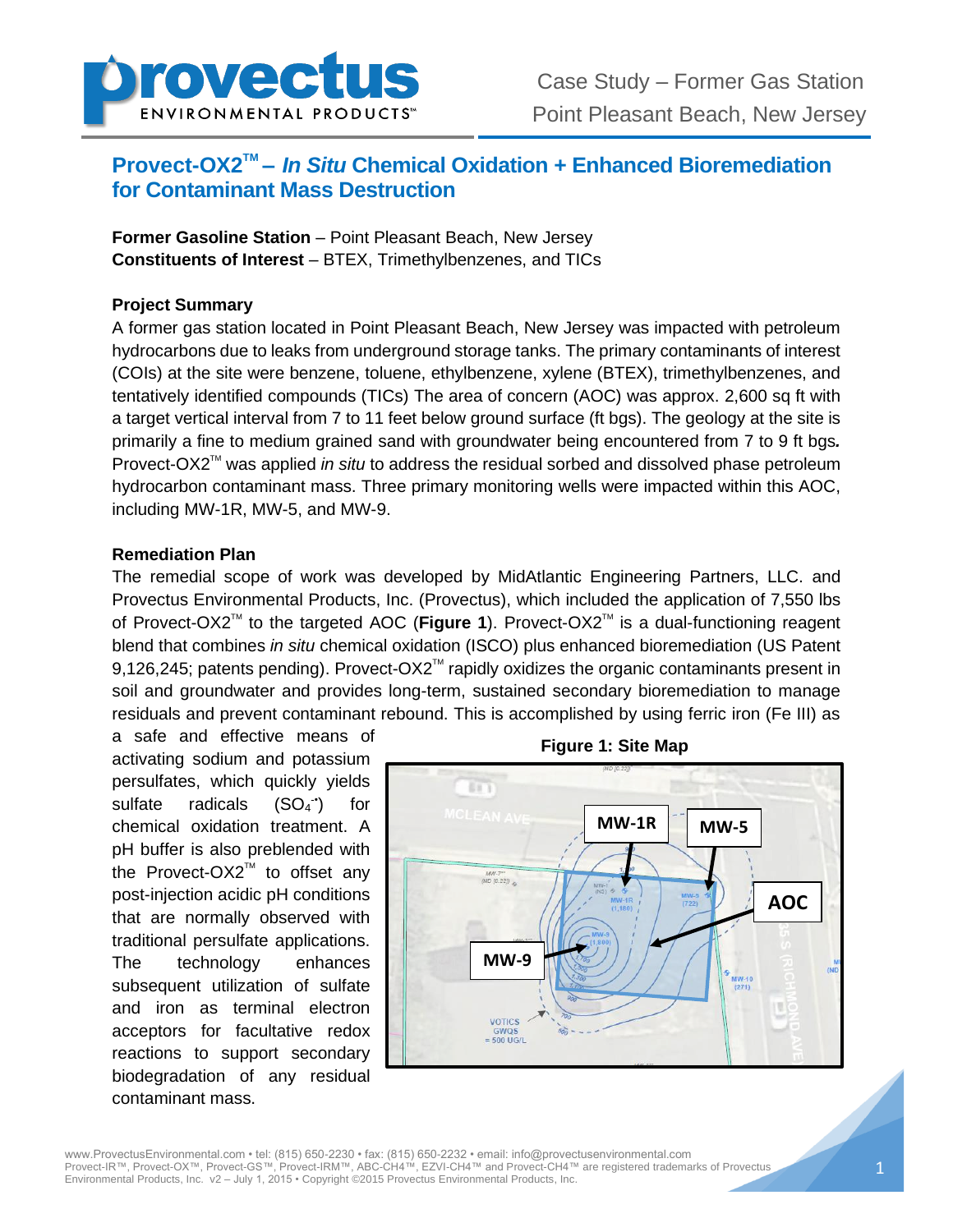

The initial implementation plan included slurry injection of Provect-OX2<sup>TM</sup> at 12 temporary direct push points spaced on 15 ft. centers. Due to elevated injection pressures and heaving sands, a revised implementation plan was developed in the field after the first injection point was completed. The revised plan included the emplacement of Provect-OX2<sup>TM</sup> into augured boreholes. To ensure a sufficient radius of influence was achieved, a total of 13 boreholes were added to the remediation plan, yielding a total of 25 application locations in a grid-like pattern. The Provect-OX2<sup>™</sup> application was implemented between July 22<sup>nd</sup> and July 27<sup>th</sup>, 2020. **Figure 2** depicts the treatment AOC.



**Figure 2: Area of Concern**

### **Treatment Program Results**

Post-application analytical data for the three target monitoring wells are presented below in **Table 1**, **Table 2**, and **Table 3**. MW-1R and MW-9 show the greatest contaminant reductions, with nearly all individual constituents being reduced by more than 95% and all COIs below New Jersey Groundwater Quality Standards (NJ GWQS). Additionally, the geochemistry data for the three target wells exhibit elevated ORPs 12 months after the Provect-OX2<sup>™</sup> application including >+100 mV at MW-1R and MW-9. The included pH buffer component of the product offset production of sulfuric acid that is created due to persulfate activation (e.g., common persulfate applications exhibit pH <4). Field data for the monitoring wells are presented below in **Table 4**, **Table 5**, and **Table 6**. Changes in these field parameters are positive indicators of a successful field application and sufficient Provect-OX2<sup>™</sup> distribution within the targeted area.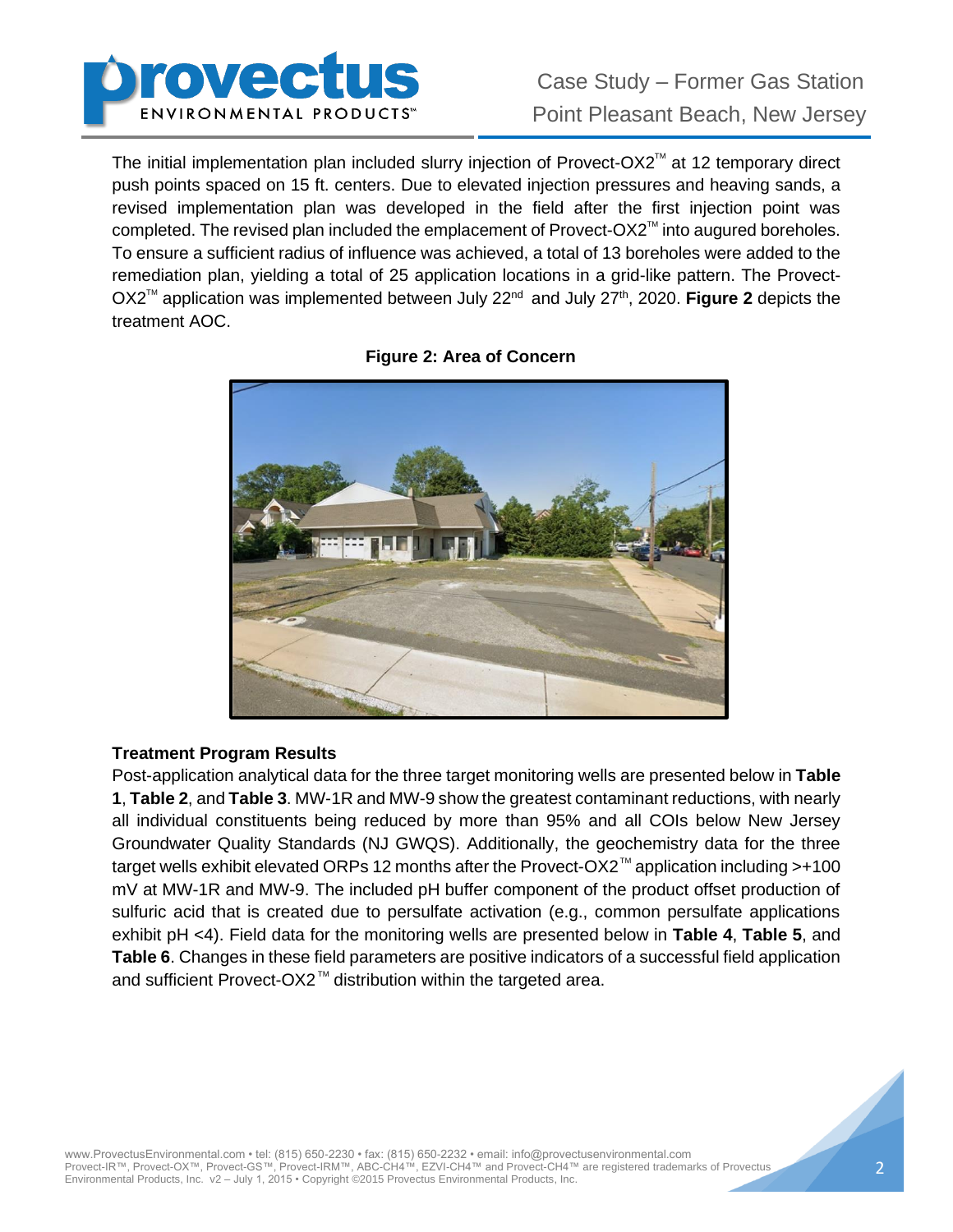

## **Table 1. VOC Data for MW-1R**

| $MW-1R$                    |           |                       |           |           |           |           |                   |  |
|----------------------------|-----------|-----------------------|-----------|-----------|-----------|-----------|-------------------|--|
| <b>Sample Date</b>         | 02/18     | 02/2020<br>(Baseline) | 10/20     | 01/21     | 04/21     | 07/21     | <b>Reductions</b> |  |
| Benzene (1 µg/L)           | 8         | <b>ND</b>             | <b>ND</b> | <b>ND</b> | <b>ND</b> | <b>ND</b> | 100%              |  |
| Toluene (600 µg/L)         | <b>ND</b> | 60                    | 17.1      | 10.1      | <b>ND</b> | <b>ND</b> | 100%              |  |
| Ethylbenzene (700 µg/L)    | 386       | 780                   | 374       | 328       | 170       | 6.1       | 99.2%             |  |
| Total Xylenes (1,000 µg/L) | 1,529     | 3,700                 | 562       | 1,051     | 520       | 5.7       | 99.8%             |  |
| 1,2,4-TMB (100 µg/L)       | 720       | 1,100                 | <b>ND</b> | 525       | 140       | 4.5       | 99.6%             |  |
| TICs (500 µg/L)            | 1,180     | 2,500                 | 1,686     | 3,690     | 540       | 3.4       | 99.9%             |  |

ND: Non-Detect; Shaded indicates compound detected above NJDEP GWQC (standards in parentheses).

**Table 2. VOC Data for MW-5**

| $MW-5$                     |           |                       |           |       |           |           |                   |  |
|----------------------------|-----------|-----------------------|-----------|-------|-----------|-----------|-------------------|--|
| <b>Sample Date</b>         | 02/18     | 02/2020<br>(Baseline) | 10/20     | 01/21 | 04/21     | 07/21     | <b>Reductions</b> |  |
| Benzene (1 µg/L)           | <b>ND</b> | <b>ND</b>             | <b>ND</b> | 0.6   | <b>ND</b> | <b>ND</b> | 100%              |  |
| Toluene (600 µg/L)         | 577       | 160                   | <b>ND</b> | 511   | 440       | 210       | $-31.3%$          |  |
| Ethylbenzene (700 µg/L)    | 400       | 150                   | <b>ND</b> | 454   | 400       | 210       | $-40.0%$          |  |
| Total Xylenes (1,000 µg/L) | 1,521     | 660                   | <b>ND</b> | 1,128 | 670       | 300       | 54.5%             |  |
| 1,2,4-TMB (100 µg/L)       | 300       | 330                   | <b>ND</b> | 75.9  | 49.0      | 8.3       | 97.5%             |  |
| TICs (500 µg/L)            | 722       | 640                   | <b>ND</b> | 3,159 | 1,200     | 450       | 29.7%             |  |

ND: Non-Detect ; **Shaded** indicates compound detected above NJDEP GWQC (standards in parentheses).

### **Table 3. VOC Data for MW-9**

| $MW-9$                     |           |                       |           |           |           |           |                   |  |
|----------------------------|-----------|-----------------------|-----------|-----------|-----------|-----------|-------------------|--|
| <b>SampleDate</b>          | 02/18     | 02/2020<br>(Baseline) | 10/20     | 01/21     | 04/21     | 07/21     | <b>Reductions</b> |  |
| Benzene (1 µg/L)           | <b>ND</b> | <b>ND</b>             | <b>ND</b> | <b>ND</b> | <b>ND</b> | <b>ND</b> | $\blacksquare$    |  |
| Toluene (600 µg/L)         | 8.2       | 30                    | 1.1       | 4.6       | 37        | <b>ND</b> | 100%              |  |
| Ethylbenzene (700 µg/L)    | 123       | 660                   | 26        | 243       | 190       | 27        | 95.9%             |  |
| Total Xylenes (1,000 µg/L) | 451       | 3,100                 | 40        | 971       | 600       | <b>ND</b> | 100%              |  |
| 1,2,4-TMB $(100 \mu g/L)$  | 329       | 1,100                 | <b>ND</b> | 479       | 180       | <b>ND</b> | 100%              |  |
| TICs (500 µg/L)            | 1,800     | 2,200                 | 317       | 2,825     | 750       | 460       | 79.1%             |  |

ND: Non-Detect; Shaded indicates compound detected above NJDEP GWQC (standards in parentheses).